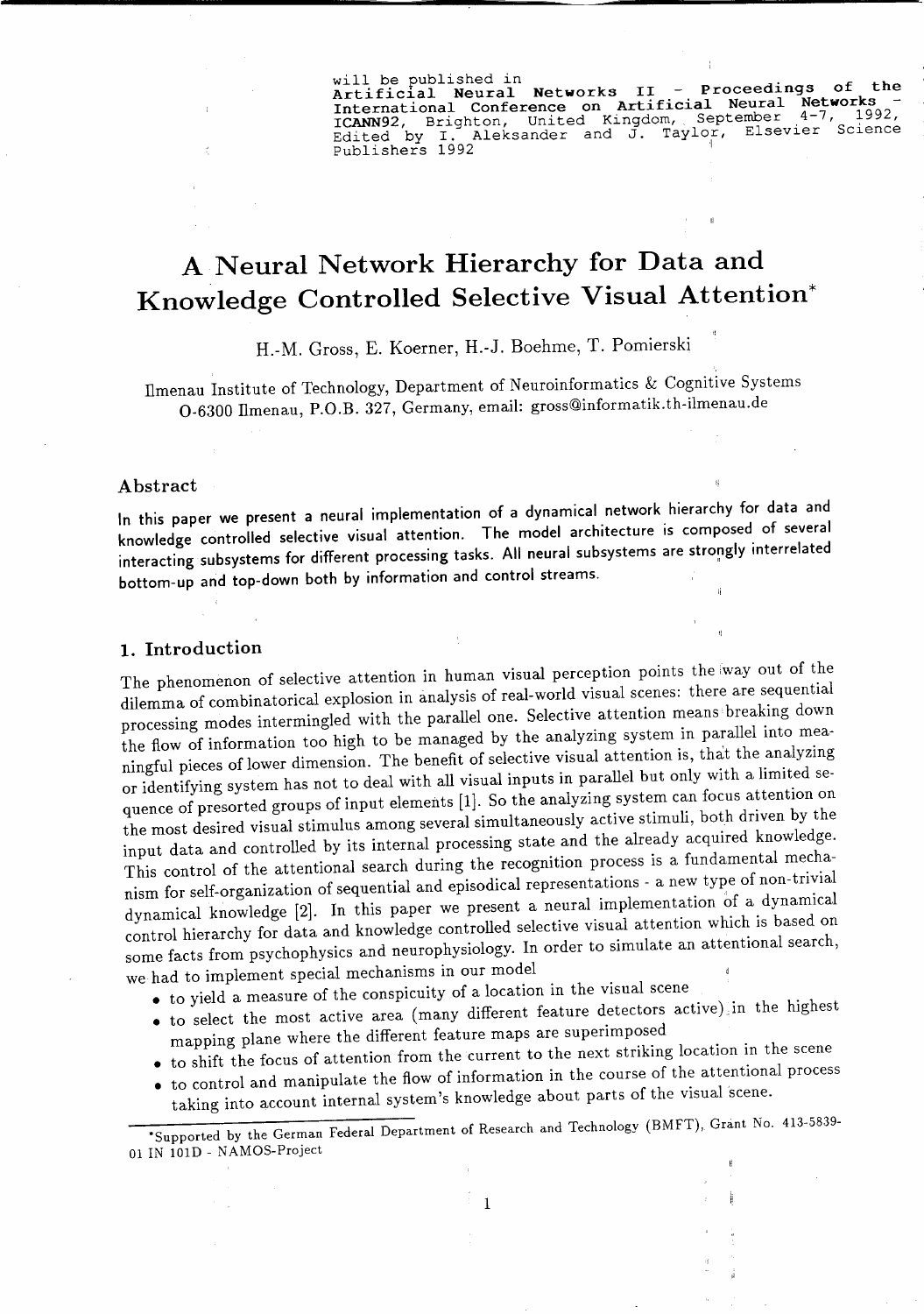These mechanisms and the corresponding algorithms have been influenced essentially by the neurophysiological concepts of primary visual processing and selective attention 'of Koch [3] and Orban [4]. They showed that in the first sensory visual area instead of a hierarchical description of the input features a very rich parallel representation of the input by parameter filters is done. Any single input is split into a multiple parametrical description such as orientation, spatial frequency, length, disparity, color, motion etc. The more such parameter filters are triggered by a certain visual input, the stronger the superimposed activation of the receiving area will be.

#### 2. The Functional Architecture of the Network Hierarchy

Our model architecture for data and knowledge controlled selective attention is composed of various interacting dynamical subsystems for different processing tasks. All these multi-Iayered neural subsystems constituting a dynamical control hierarchy are strongly interrelated by information and control streams. The main subsystems

- Interface Subsystem IS
- Multi-parametrical Scale-Space SS
- Selection and Control Network SCN

are interconnected both bottom-up and top-down by connections of different types (non-adaptive, adaptive, time-varying).



*Figure* 1: *(Left side) Natural visual input scene for testing the sequential attentional search. (Right side) Sequential selection of the most active bubbles in the activity superposition plane, shifting of the focus of attention between the most striking locations in the scene~*

To our mind selective visual attention requires the freedom to select only those parts out of the input which are needed at that time in the analyzing or recognition process. Therefore we have implemented the controllable Interface Subsystem - IS, which is based on a detailed model architecture of the thalamo- reticular complex proposed in [1]. Operating on this Interface

li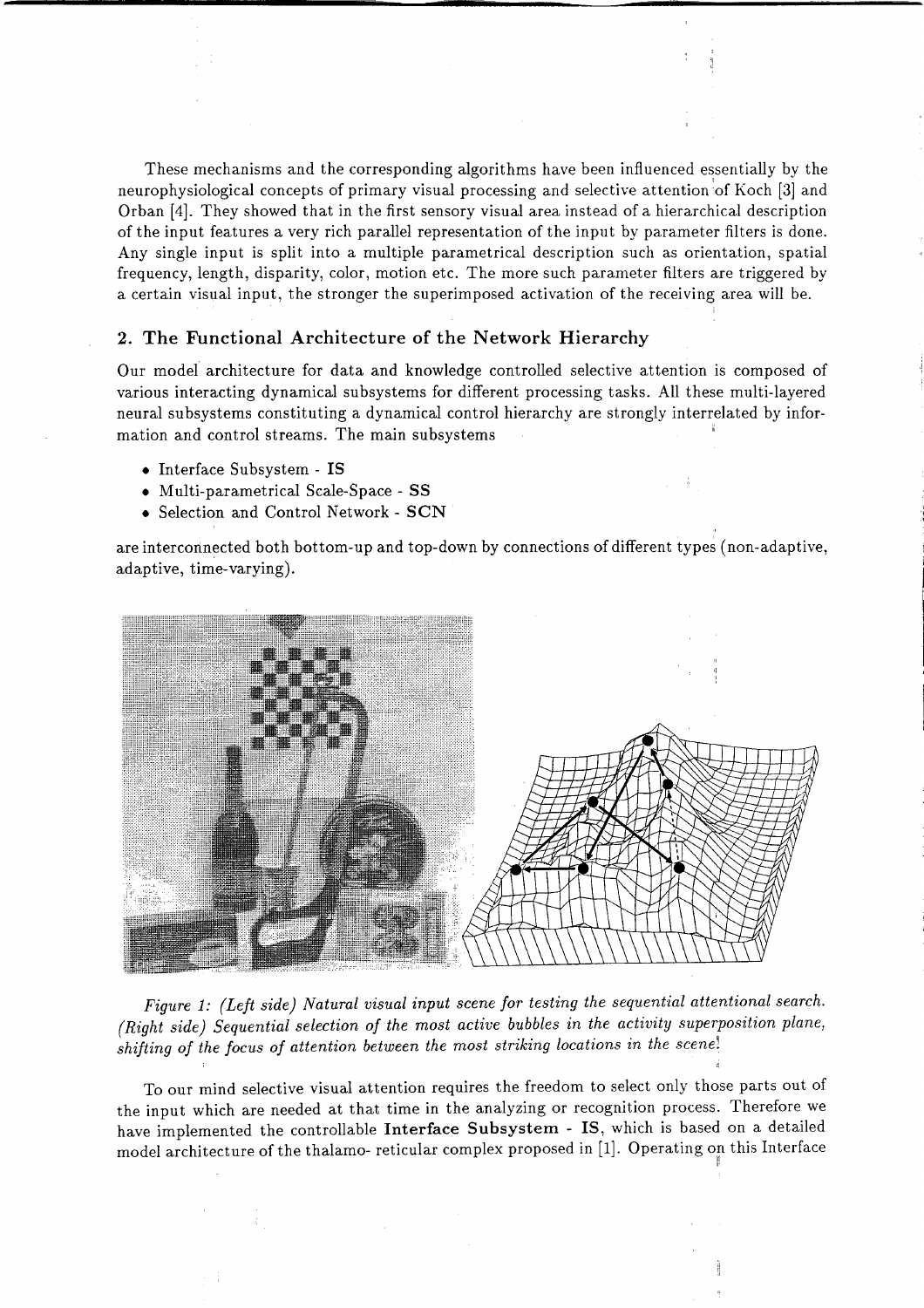the succeeding higher subsystems can actively modulate and manipulate the bottom-up flow of input data streams giving them the freedom of formulating and testing hypothesis on special parts of the parallel input.

The **Multi-parametrieal Seale Spaee - SS** operating on the Interface Subsystem detects in distinct analyzing pathways differences in local conspicuous features of the IS activity pattern (fig. 1 - left side). Additionally, the input is not only analyzed for the different features in the initial level of resolution but also in different lower resolutions. By reducing the resolution and size we get a processing pyramid that realizes both an enormous reduction of the amount of input data and some form- and position invariance at the top. This local invariances are essential for succeeding parallel-sequential pattern recognition mechanisms [5] not presented in this paper. Consequently the SS-subsystem can be considered as a set of several pyramidal organized topographical maps of the visual scene. Each of these analyzing maps includes at each resolution level parameter filters for different elementary features (texture density, color and intensity contrasts, spatial frequency). In this way any single input location is split into a multiple parametrical description. Up to now analyzing pathways for differences in local texture density and for local contrast in color and gray-value intensity have implemented as pyramids in the model, other scale space pathways are at work. By weighted superposition of the neural activity between the several feature maps an encoding of high syntactic complexity (many different feature detectors activated at the same time) into an blurred activity distribution at the top of the pyramid is realized (fig. 1 - right side) . The more such different parameter filters are triggered by a certain visual location, the stronger the total activation of this specific area in the highest scale space level will be.

The **Seleetion and Control Network - SCN** realizes a kind of cortically controlled selection of the most conspicuous location in the visual field which has been encoded as activity peak or bubble in the Scale Space. In result of an internal relaxation process in this feedback network only a single, the most conspicuous location of the visual scene will remain actively. When the input to **SCN** has multiple activity peaks because of several striking locations in the visual scene (fig. 1), the network has to select the maximum one or that peak with the highest competition energy (extension and altitude of the activity bubble). Since this relaxation process toward a stationary solution needs some time, a higher knowledge based processing level has enough time to activate its acquired knowledge about the presented input. By a feedback from that higher processing level to **SCN** the activated knowledge can modulate directly the dynamics of the sharpening process in **SCN** [5]. Therefore this subsystem has been implemented as controllable single-Iayer feedback network. The activity dynamics of each neuron in the subsystem can be described mathematically by the following differential equation:

$$
T\frac{dz_{ij}(t)}{dt} + z_{ij}(t) = e_{ij}(t) + c_{ij}(t) + \Theta(e_{ij}(t)) * \mu * \sum_{\substack{k=i-a \ k=i-a}}^{i+a} y_{kl}(t) - \nu * \left(\sum_{\substack{k=1 \ k=1}}^N y_{kl}(t) - \sum_{\substack{u=i-b \ v=j-b}}^{i+b} y_{uv}(t)\right)
$$

with the nonlinearity

$$
y_{ij}(t) = \Phi(z_{ij}(t))
$$

and the input modulated cooperation power

$$
\Theta(e_{ij}) = \begin{cases}\n0 & \text{: } e_{ij} < \alpha * \frac{1}{N^2} * \sum_{j=1}^N e_{ij} \\
e_{ij} & \text{: } else\n\end{cases}
$$